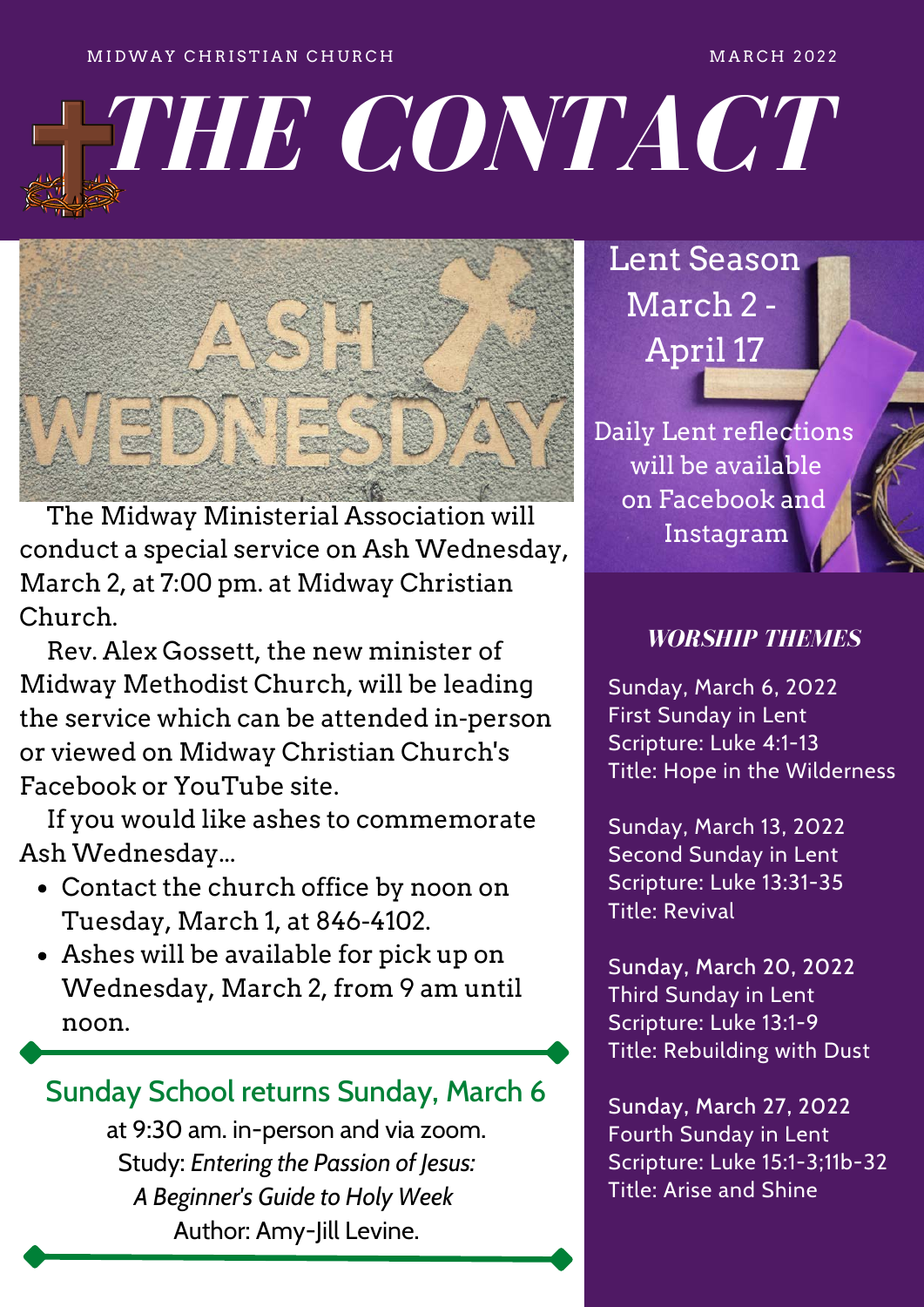## BOOK STUDY

6 week session beginning March 17 at 6:30 pm in-person and zoom.

*Anti-Racism 4REALS: Real Talk with Real Strategies in Real Time for Real Change* How do you start today on the road to being anti-racist? As our country faces a long-overdue reckoning with racism and white supremacy, book studies, workshops, and discussions crowd the landscape.

 But not all activities with the name "anti-racism" are actually anti-racist. In Anti-Racism 4REALS, anti-racism trainers Beckford and Ledder contend much of the current education leaves out action steps for dislodging racism in real time, and even worse, perpetuates racism, causing further harm to Black, Indigenous, Pacific-Islander, Asian, Latinx (BIPAL) people.

 Using the concept of "racial positionality" as the entry point for engaging anti-racist work, this groundbreaking book offers concrete tools to confront racism and bring about REAL change in REAL time. Written by two ordained women—one Black Latina, one white—this straight-talk, practical workbook provides 137 ways to be truly anti-racist, including scripts and other practices for interrupting and dismantling racism.



## **Welcome Heather!**

 Pastor McColl encourages everyone to welcome Heather Hardin, our new member who transferred from Fox Creek Christian Church in Lawrenceburg.

Heather describes MCC as "I truly feel that any person could walk through the door and they would be loved. I love feeling like I can quietly worship God in all aspects of the services, and leave feeling empowered to make a difference in my world."



## *SERVING THIS MONTH*

*Elders:* Ouita Michel Carl Rollins *Worship Leaders:* 3/6: Gloria Batts 3/13: Cindy Batts 3/20: John Batts 3/27: Adele Dickerson

*Technology:* James Batts, Ray Clark, Dick Murphy

## *MCC LEADERSHIP*

Congregation Meeting Sunday, March 6 12:30 pm

> Care Team Monday, March 7 6:30 pm

Admin Sunday, March 13 12:30 pm

Worship Team Monday, March 14 7:00 pm

Cabinet Meeting Wednesday, March 16 6:00 pm

> Elders Monday, March 21 6:30 pm

## *Budget Update*

Budgeted to Date: \$ 107,333.06 Received to Date: \$ 98,881.31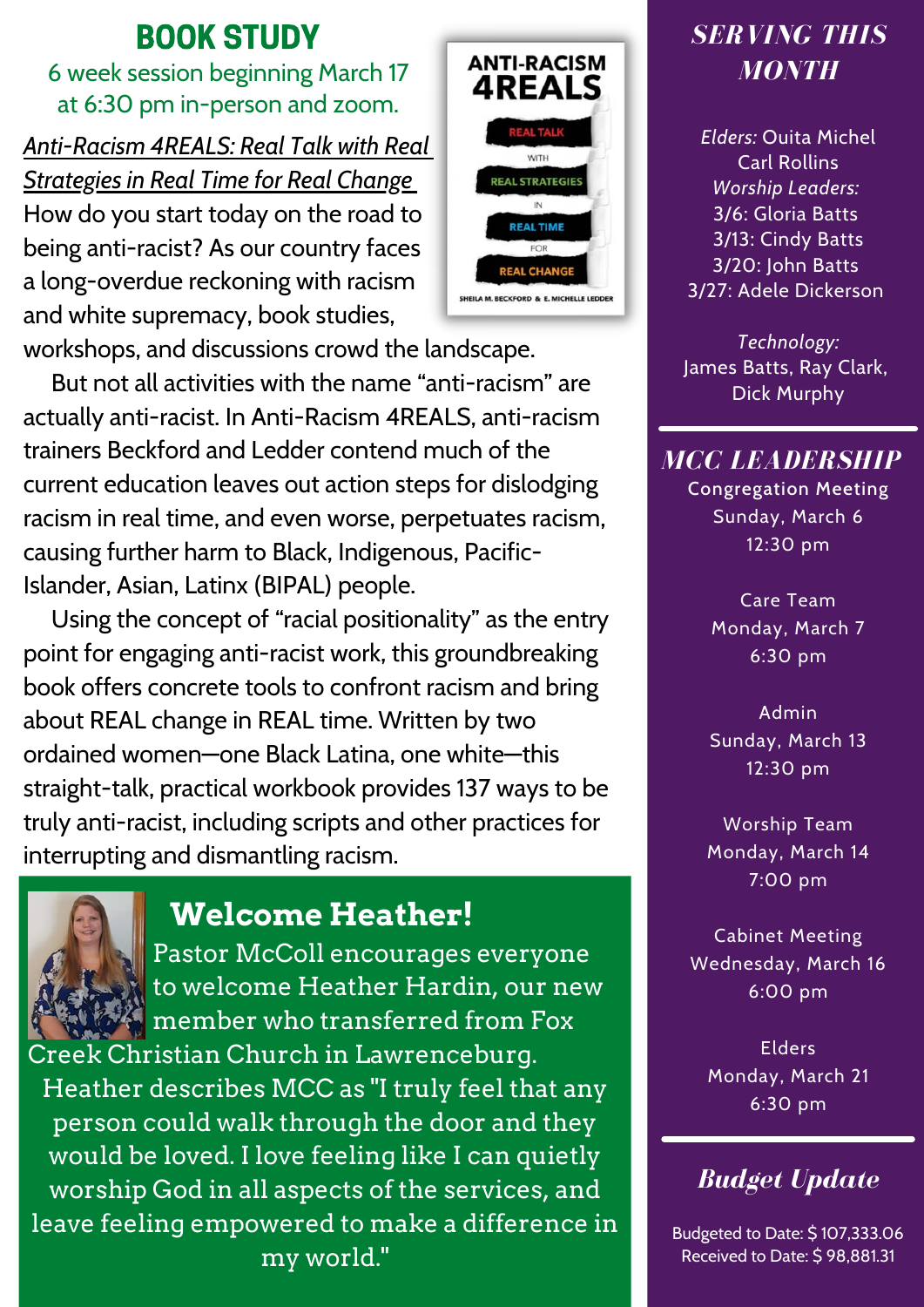

# EASTER **FLOWERS**

 Order your favorite(s) in honor or memory of someone special.

\$10 for your choice of 6"

- Lillies
- Tulips
- Hyacinths

 Place your order from Wednesday, March 23, thru Wednesday, April 6, online at <https://form.jotform.com/210316437527149> or by contacting the church office.

 All flowers will be used to decorate the church during Easter and may be taken home after April 24.





More March Events

Wednesdays, Mar. 9, 16, 23 & 30 *Handbells Practice 6:00 pm Choir Practice 7:00 pm* Thursday, Mar. 3, 17, 24 & 31 *Book Study 6:30 pm* Thursday, Mar. 17 *Keenagers 11:30 am* Thursday, Mar. 18 *April newsletter deadline* Saturday, Mar. 19 *Lenten Breakfast 9:00 am* Sunday, Mar. 20 *Disciples Women 12:30 pm* Thursday, Mar. 24 *Green Chalice 6:00 pm* Saturday, Mar. 26 *Lenten Breakfast 9:00 am* Monday, Mar 28 *Community Dinner 6:30 pm*

## February Puzzle Answer





March is Irish American History Month. Celebrate the luck of the Irish all month including ST. PARTICK'S DAY - Thursday, March 17.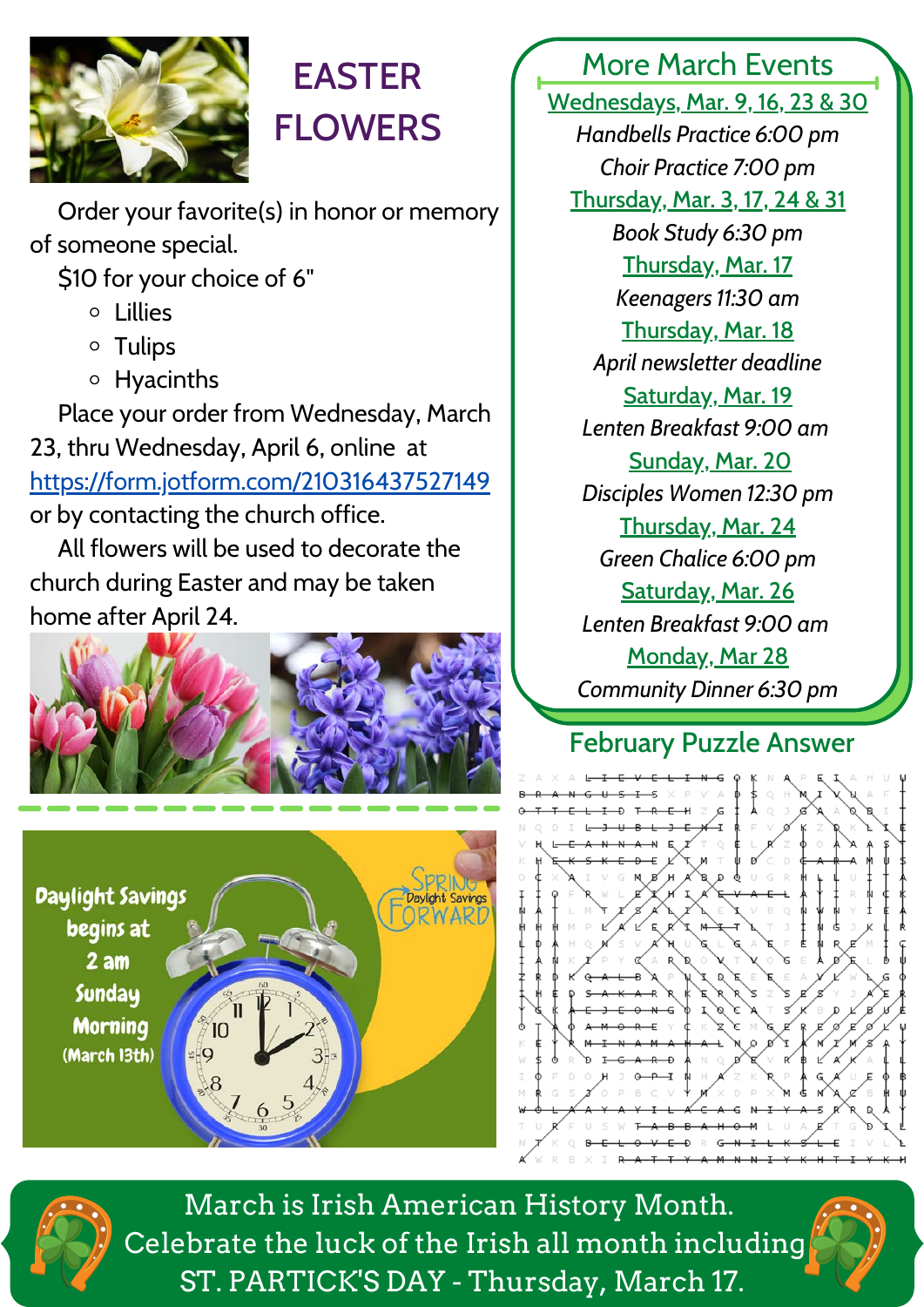# Lent Theme: Lengthening the Light for Real Change



 *"The word Lent refers to lengthening light". When I first heard this phrase, my mind immediately went to the opening of the Gospel John, that image of how light shines in the darkness, that image of how the darkness did not overcome the light, that image of how life was the light for all people.*

 *Usually for Lent, as people of faith, we focus on negative aspects of Lent, the giving up of something, the heaviness of our brokenness when in reality, during that time, God's creation is doing the complete opposite. It is embracing the light. It is lengthening the light. It is pushing the shadows away and inviting all to see the new life which is there in our midst.*

 *It also struck me that this image of "lengthening the light" is what we have been trying to do as Midway Christian Church over the past year. This past fall, we began the process of becoming an anti-racist/pro-reconciling community of faithful by recognizing the shadows of racism which are a part of our history as a community of faith and our structure as an institution. We have had conversations which pulled us from our comfort zones. We have named some harsh truths. We have realized we are not as welcoming as we hoped to be. All of this was necessary work yet the work is not complete.*

 *This Lent, everyone is being invited to create an entry point for the light to break through, for the light to lengthen. We are being invited to move beyond the shadows so that the light of Christ which opened the tomb will open us up for real change.*

## **Daily Reflections**

*Starting Ash Wednesday a daily Return to Me Lent reflection will be available on Facebook and Instagram.*

*For anyone who does not use social media, a copy of all the devotion posts can be made available to pick up at the church, mailed, or emailed. Please contact the office if you would like a print out of the daily reflections.*